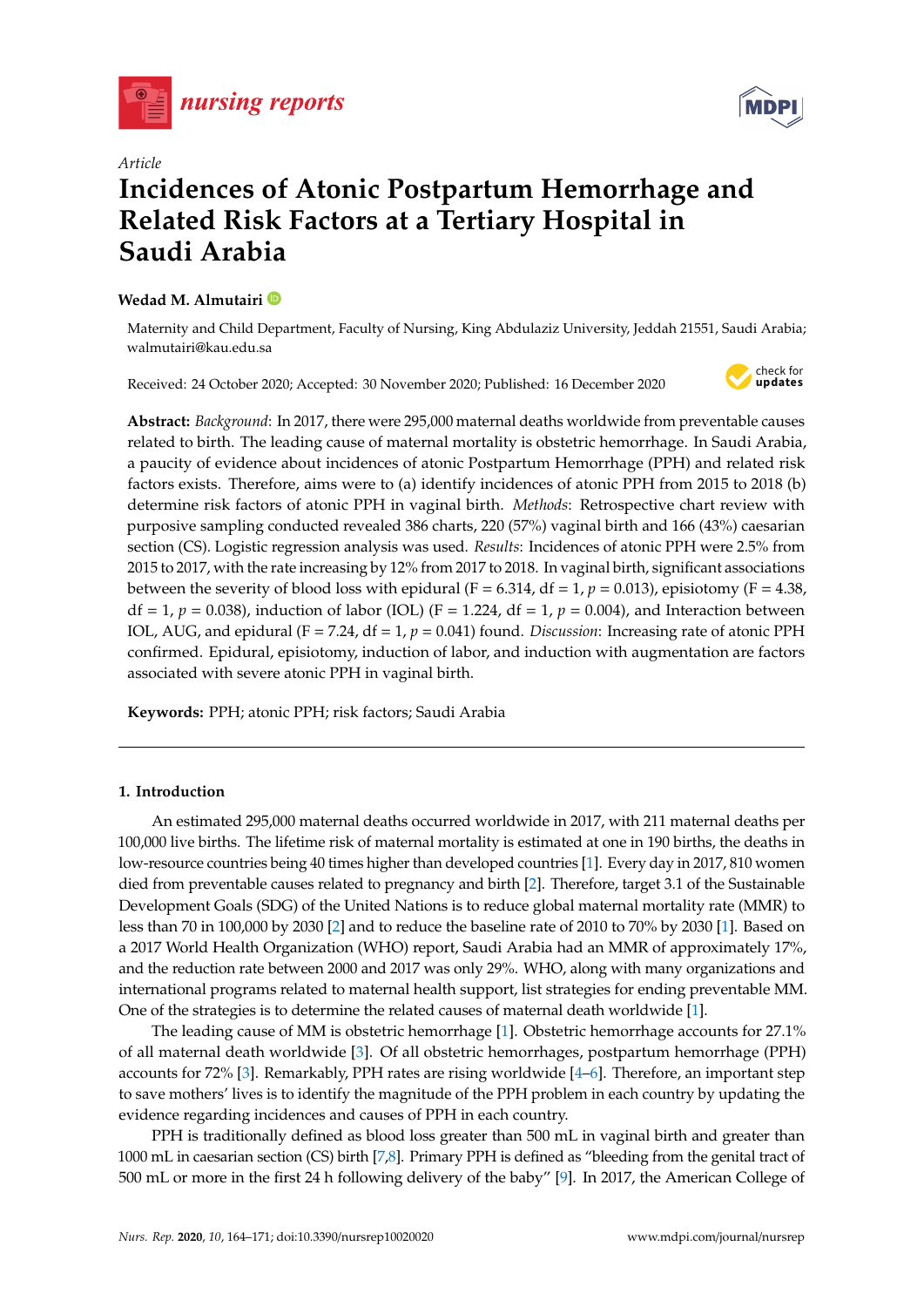Obstetricians and Gynecologists defined PPH as cumulative blood loss  $\geq 1000$  mL or bleeding associated with signs/symptoms of hypovolemia within 24 h of the birth process regardless of delivery route [\[10\]](#page-6-8). Incidences of PPH have increased since 1994 even with medical preventive measures [\[10\]](#page-6-8). The factor most responsible for the high prevalence and increasing rate of PPH is uterine atony, that is, the failure of the uterus to contract efficiently after placenta delivery, accounting for more than 80% of PPH cases [\[11,](#page-6-9)[12\]](#page-6-10).

The associated risk factors of the primary atonic PPH are the following: multiple pregnancy, obesity (BMI > 30), advanced maternal age, first birth (nulliparity), history of PPH, and anemia. Risk factors related to pregnancy and the birthing process include gestational age, instrumental delivery, induction and augmentation of labor, prolonged labor (12 to  $\lt 24$  h), uterotonic use, macrosomia (large newborns), laceration, delivery by CS, and vaginal birth after CS [\[10,](#page-6-8)[13\]](#page-6-11).

WHO reports feature general statistics about trends in obstetric hemorrhage without concise information about incidences of PPH, causes, and the risk factors in each country. This offers a vital opportunity for researchers to investigate the incidences and causes of PPH in their populations. In Saudi Arabia, there is a paucity of evidence regarding incidences of the primary atonic PPH and its related risk factors. Therefore, the aim of this study is to (a) identify incidences of atonic PPH from 2012 to 2018 at a tertiary hospital in Jeddah, Saudi Arabia, and (b) determine the association of the severity of blood loss in atonic PPH women with the following risk factors: maternal age, history of CS, gestational age, birth weight (newborn weight), maternal body mass index (BMI), parity (number of pregnancies), episiotomy, induction of labor (IOL), and augmentation of labor (AUG).

#### **2. Methods**

We conducted a retrospective chart review study for women who delivered between January 2015 and December 2018 in a tertiary hospital in Jeddah, Saudi Arabia, with selected cases of atonic PPH. We defined cases as women with diagnoses of atonic PPH (International Classification of Disease ICD 10 code O721) chosen from hospital discharge records. Due to the inadequate adoption of ICD coding in the hospital, we also included the charts of women with documented estimated blood loss > 500 mL in SVD and >1000 mL in CS, excluding placental complications, coagulation dysfunction, uterine rupture in the labor and deliver registry book to ensure full access to the primary atonic PPH cases.

Information about the maternal characteristics, obstetric history, pregnancy, labor, and delivery was extracted from the medical records. Expert medical record abstractors used data collection sheets for each case, and inter-rater reliability was applied before data entry to SPSS software. The response variable was amount of blood loss in ml, while the continuous independent variables were age in years, BMI values, parity, gestational age, hemoglobin level at the time of birth, and birth weight. The categorical variables were having an epidural, episiotomy, IOL, and AUG.

Institutional review Board (IRB) approval was obtained (Approved by National Committee of Bio. & Med. Ethics with reference No 130-18). The study took into consideration ethical principles for conducting research, which includes beneficence, respect for human dignity, and justice. Because the study is a retrospective chart review study that used preexisting data, not all aspects of human subject protection may apply.

For analysis, we used descriptive statistics of number and percentage for reporting incidences of atonic PPH and for identifying the categorical study variables along with mean, median, and standard deviation to describe the continuous variables.

Regarding statistical inference, we categorized the amount of the blood loss in women who had atonic PPH during vaginal delivery into mild (500–1000 mL) and severe (>1000 mL) for the purpose of the study. Chi-square is used to determine the relationship between the severity amount of the blood loss and associated variables while the ordinal logistic regression model used to determine the risk factors associated with severity of blood loss in vaginal delivery. The null hypothesis measured the severity of blood loss with associated pairwise comparison, and the alternative hypothesis was blood loss with pairwise independent collection.

We used SPSS software (IBM, Chicago, IL, USA) to execute an ordinal logistic regression model. Blood loss (mild and severe) was used as outcome variable, and all others were independent variables.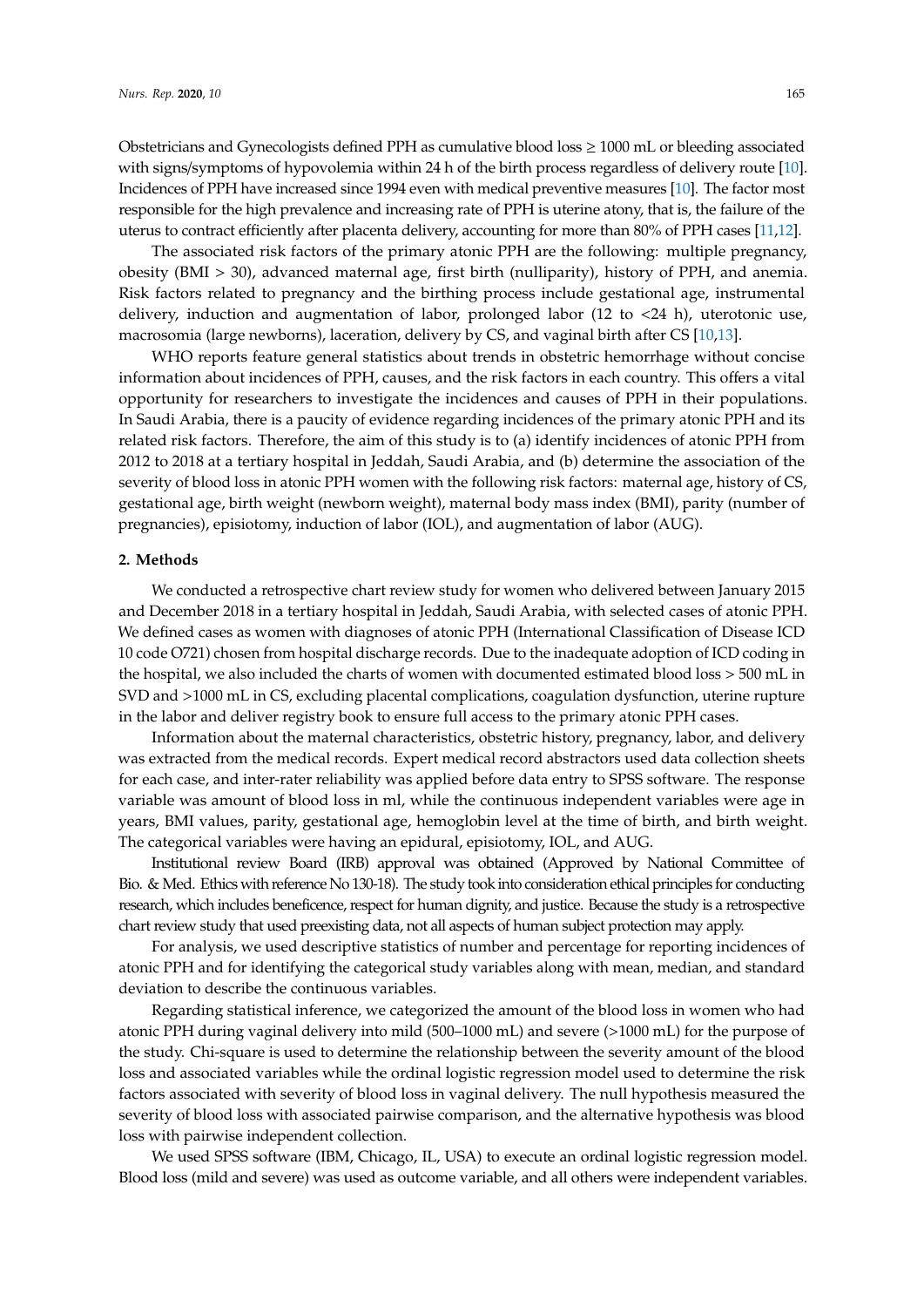The regression model used the following equation: Blood Loss in Vaginal Birth= Age+Parity+ Gestational Age + BMI + Epidural + Episiotomy + Iron Deficiency + IOL + AUG + Hemoglobin Level + Birth Weight.

#### **3. Results**

Of the 15,483 deliveries documented in the hospital data base, a total of 386 (2.5%) were atonic PPH. The total increasing rate from 2015 to 2018 was 1.87%. The increasing rate from 2016 to 2017 was 12.7%, and 2017 to 2018 was 14% Table [1.](#page-2-0) Out of the total atonic PPH cases, 220 (57%) cases were vaginal birth and 166 (43%) were CS birth.

<span id="page-2-0"></span>

| Year  | <b>Number of Total Deliveries</b> | Frequancy of Atonic PPH Each Year | Perecentage % |
|-------|-----------------------------------|-----------------------------------|---------------|
| 2015  | 3553                              | 92                                | 2.6           |
| 2016  | 3997                              | 87                                | 2.2           |
| 2017  | 4321                              | 106                               | 2.5           |
| 2018  | 3612                              | 101                               | 2.8           |
| Total | 15.483                            | 386                               |               |

**Table 1.** Description of the number of atonic postpartum hemorrhage (PPH) cases per year.

Table [2](#page-2-1) represents the total sample characteristics in regards to age, gestational age, BMI, and hemoglobin level at the last antenatal visit. The mean of the estimated blood loss for the total study sample was 1096.54 mL with a median of 1000 mL (SD = 722.53 mL). Out of the total sample, 125 (32.4%) had a history of CS, with 372 (96.4%) of the participants receiving a total of 20 units of Pitocin (to enhance uterine contractility).

<span id="page-2-1"></span>

|                                    | Age   | $GA*$ | Birth Wt. | BMI   | Hemoglobin |  |
|------------------------------------|-------|-------|-----------|-------|------------|--|
| N                                  | 386   | 366   | 385       | 383   | 386        |  |
| Missing                            | 0     | 20    |           | 3     | 0          |  |
| Mean                               | 30.62 | 37.69 | 3.00      | 29.84 | 9.62       |  |
| Std. Deviation                     | 6.34  | 3.62  | 0.77      | 5.75  | 3.73       |  |
| $\cdots$ $\sim$ $\cdots$<br>$\sim$ |       |       |           |       |            |  |

**Table 2.** Total Sample Characteristics.

\* GA= Gestational Age.

Table [3](#page-2-2) represents the characteristics of women who had a PPH diagnosis during vaginal birth. The average estimated amount of blood loss was 882.29 mL, with a median of 700 mL (SD = 576.85 mL). The majority of the participants received a total of 20 units of Pitocin during labor. Regarding episiotomy, 70 (31.8%) participants presented with episiotomy while only 9 (4.1%) experienced third or fourth perineal tears. Out of the total 220 PPH women, 67 (30.5%) were primipara (first pregnancy), 54 (24.5%) women were in their second pregnancy, 27 (12.3%) participants had IOL, and 41 (18.6%) had AUG. In all vaginal birth participants, the placenta was delivered spontaneously; only 21 (9.5%) had epidural anesthesia. None of the sample were exposed to instrumental birth.

|  |  |  |  | Table 3. Vaginal Birth Sample Characteristics. |
|--|--|--|--|------------------------------------------------|
|--|--|--|--|------------------------------------------------|

<span id="page-2-2"></span>

|                | Age   | $GA*$ | Birth Wt. | BMI   | Hemoglobin |
|----------------|-------|-------|-----------|-------|------------|
| N              | 220   | 205   | 220       | 217   | 220        |
| Missing        | 0     | 15    |           | 3     | O          |
| Mean           | 28.90 | 38.36 | 3.11      | 29.15 | 9.57       |
| Std. Deviation | 6.51  | 3.44  | 0.68      | 5.44  | 1.71       |

<sup>\*</sup> GA= Gestational Age.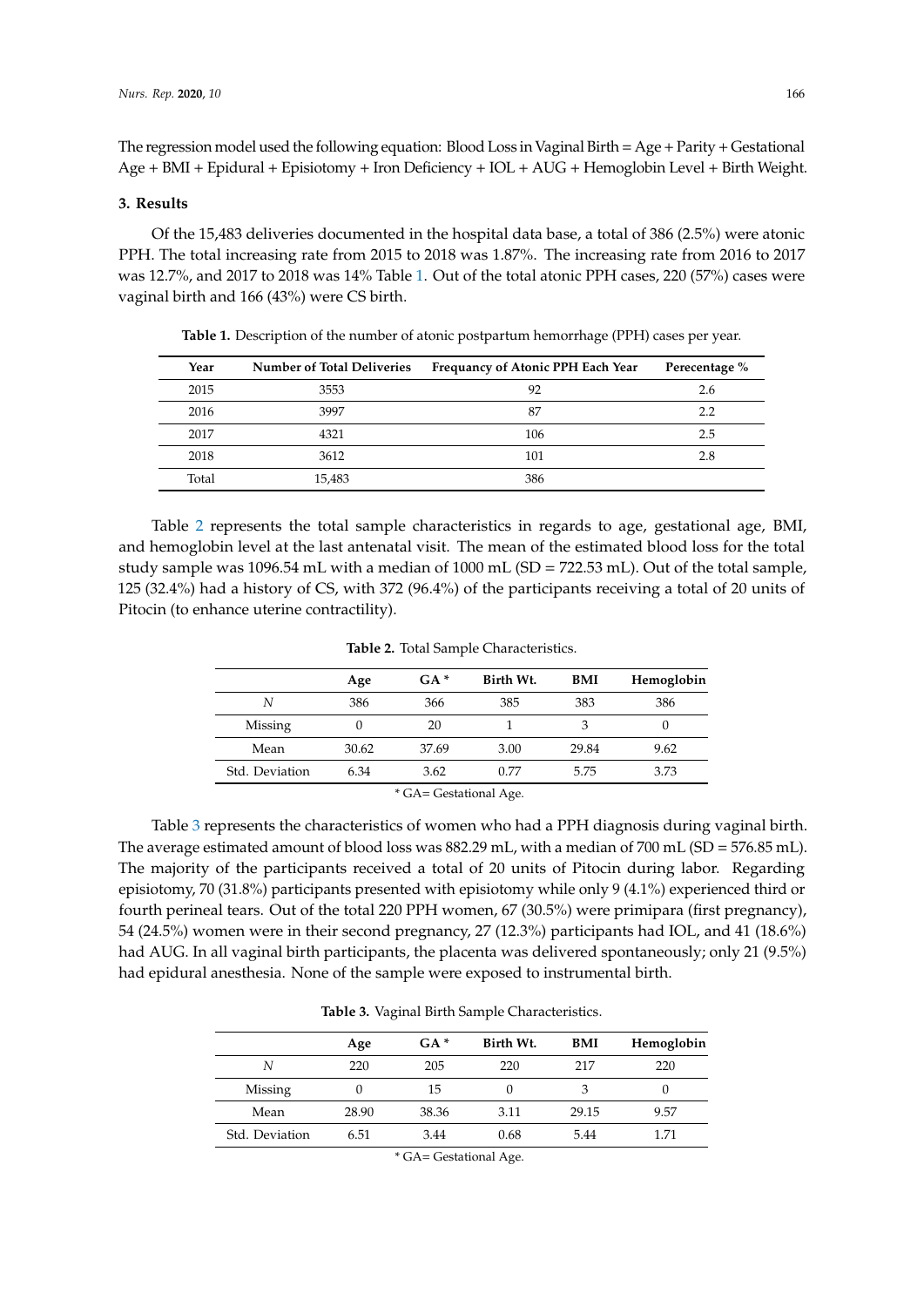Table [4](#page-3-0) lists the association of each predictor with the response variable blood loss using a chi-square test. Findings revealed significate association between the severity of blood loss and epidural (*p* = 0.013), episiotomy (*p* = 0.038), IOL \* epidural (*p* = 0.004), interaction of IOL \* AUG \* Epidural (*p* = 0.008) with insignificant association > 0.05 with age, parity, gestational age, BMI, hemoglobin level, Iron Deficiency anemia, and birth weight.

| <b>Blood Loss</b> | <b>VS</b>                                                       | <i>p</i> -Value<br>0.945 |  |
|-------------------|-----------------------------------------------------------------|--------------------------|--|
|                   | Age                                                             |                          |  |
|                   | Parity                                                          | 0.727                    |  |
|                   | Gestational Age                                                 | 0.153                    |  |
|                   | BMI                                                             | 0.142                    |  |
|                   | Epidural                                                        | 0.013                    |  |
|                   | Episiotomy                                                      | 0.038                    |  |
|                   | Iron Deficiency anemia                                          | 0.627                    |  |
|                   | IOL                                                             | 0.004                    |  |
|                   | IOL * AUG * Epidural                                            | 0.008                    |  |
|                   | Hemoglobin Level                                                | 0.347                    |  |
|                   | Birth Weight                                                    | 0.806                    |  |
|                   | $\cdot$ $\cdot$ $\cdot$ $\cdot$ $\cdot$ $\cdot$ $\cdot$ $\cdot$ |                          |  |

<span id="page-3-0"></span>**Table 4.** Relationship between Dependent (severity of atonic PPH) and Independent Variables.

associated at 5%.

The findings showed significant association between blood loss and the epidural ( $F = 6.314$ , df = 1,  $p = 0.013$ ), episiotomy (F = 4.38, df = 1,  $p = 0.038$ ), and IOL (F = 1.224, df = 1,  $p = 0.004$ ). The interaction between IOL, AUG, and an epidural on blood loss was significantly associated with the severity of atonic PPH ( $F = 7.24$ ,  $df = 1$ ,  $p = 0.041$ ). Age, parity, gestational age, BMI, iron deficiency, hemoglobin level, and birth weight had *p*-values that exceeded 0.05, which reflected insignificant association with the amount of blood loss during vaginal birth Table [5.](#page-3-1)

**Table 5.** Ordinal Logistic Regression Blood Loss as Dependent Variable.

<span id="page-3-1"></span>

| Variable                             | F     | df           | p     | Adj. R |
|--------------------------------------|-------|--------------|-------|--------|
| Age                                  | 0.005 | 1            | 0.945 | 0.190  |
| Parity                               | 0.123 | 1            | 0.727 | 0.001  |
| Gestational Age                      | 2.058 | $\mathbf{1}$ | 0.153 | 0.012  |
| BMI                                  | 2.178 | 1            | 0.142 | 0.013  |
| Epidural*                            | 6.314 | 1            | 0.013 | 0.190  |
| Episiotomy*                          | 4.375 | 1            | 0.038 | 0.048  |
| Iron Deficiency                      | 0.236 | $\mathbf{1}$ | 0.627 | 0.036  |
| $IOL^*$                              | 1.224 | $\mathbf{1}$ | 0.004 | 0.048  |
| IOL * AUG *<br>Epidural <sup>*</sup> | 7.236 | 1            | 0.008 | 0.041  |
| Hemoglobin Level                     | 0.891 | 1            | 0.347 | 0.005  |
| Birth Weight                         | 0.061 | 1            | 0.806 | 0.190  |

\* significant at <0.05.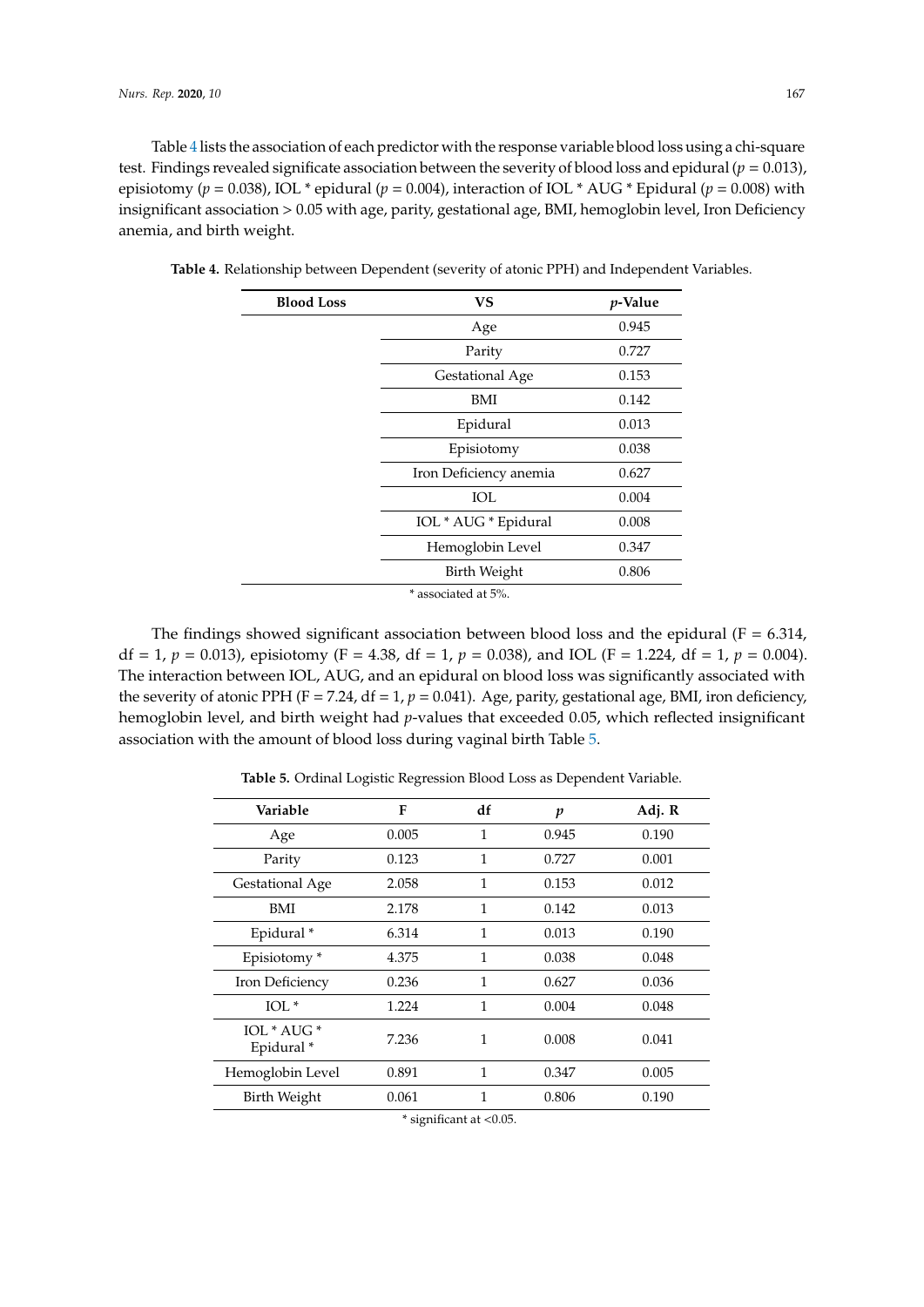#### **4. Discussion**

The findings of the study revealed a 2.5% incidence rate of atonic PPH in a tertiary hospital in Jeddah, Saudi Arabia. In addition, the findings showed a 1.8% increase in the rate of atonic PPH from 2015 to 2018, which is comparable with other studies in many countries that report increasing in the incidences of atonic PPH [\[14](#page-6-12)[–16\]](#page-6-13). Mehrabadi et al. showed the rate increasing by 33% in British Columbia, while in Ireland the rate increased from 1% in 1999 to 3.4% in 2009 [\[15\]](#page-6-14). The increasing rate in the study sample was lower than the rate in British Colombia which could be explained by our study's smaller sample size and one setting for our data collection. Moreover, as a university hospital not the whole population would have access to its care, only people who are working in academia, students, and university employees which limits population variation. Studies also showed repeated increasing rates each year except from 2015 to 2016 which showed a slight drop in the incidence of atonic PPH, this would be explained by the new policy that has been implemented: "baby friendly hospital". However, the incidences returned to increase from 2016 to 2018 which is considered to align with other studies' increasing rates [\[14,](#page-6-12)[15\]](#page-6-14). The continuity of the increasing rate since 2016 could have many possible explanations, such an as increasing rate of CS at the study setting, an intensive use of medical interventions during the normal birthing process such as artificial rupture of membranes, higher dose of uterotonic medications [\[16–](#page-6-13)[20\]](#page-7-0). Additionally, the ethnic background may be one of the explanations, as in the 2018 births around 9.1% of the sample were Yemeni; we did not report the nationality in our study because more than 60% of the sample were Saudi, however ethnic background could be one of the possible reasons [\[12\]](#page-6-10).

Our analysis revealed that episiotomy is associated with increased severity of atonic PPH; women who had episiotomies were at higher risk of bleeding. This finding confirmed the results of earlier studies conducted in Spain and Saudi Arabia, which found that spontaneous perineal trauma or episiotomy is a risk factor for increasing PPH [\[21](#page-7-1)[–23\]](#page-7-2). Additionally, 31% of the study sample had an episiotomy procedure, comparable to the 35% incidence rate of performing episiotomies in a tertiary hospital in Saudi Arabia [\[19\]](#page-7-3). Episiotomy is a common obstetric intervention in Saudi hospitals, and national efforts are required to reduce the procedure rate with rigorous follow-up to minimize complications [\[24](#page-7-4)[,25\]](#page-7-5).

Moreover, the study findings revealed a significant association between the severity of atonic PPH and IOL and AUG. Similarly, Ekin et al. (2015) showed a significant association of severe PPH and AUG, [\[21\]](#page-7-1), and Sheldon et al. found significant association between severe atonic PPH and IOL [\[9\]](#page-6-7). Oxytocin is the most common medication used to induce and augment labor [\[26\]](#page-7-6). Additionally, Oxytocin is prescribed as an active management of the third stage of labor, with a recommend dosage of 10 IU [\[27\]](#page-7-7). However, several studies revealed a direct relationship between the amount of oxytocin administered and the incidences and severity of the atonic PPH [\[10,](#page-6-8)[16–](#page-6-13)[19\]](#page-7-3). This explains why women who undergo IOL and AUG using oxytocin have a higher risk of severe atonic PPH. This is due to exposure to a large amount of oxytocin compared to women who did not receive IOL or AUG, which is evident in the significant association of the interaction of induction and augmentation with severity of atonic PPH. Therefore, caution must be exercised with women who had IOL, AUG, or both in order to prevent the incidence of atonic PPH or decrease its severity.

Regarding epidurals' effect on the severity of atonic PPH, our findings did show significant association between epidural alone and the severity of atonic PPH, which align with a previous study that stated that epidural is one of the risk factors of atonic PPH [\[14\]](#page-6-12). The association between epidural anesthesia and atonic PPH explained by the effects of epidural on the prolongation of the labor which leads to exhaustion of the uterine muscles and ends up with uterine atony. Moreover, the interaction between induction, augmentation, and epidural showed significant association with severe atonic PPH. This finding might be explained by the risk assessment of PPH, which relied on counting the number of risk factors that women had, correlated with the possibility of predicting the severity of atonic PPH [\[9](#page-6-7)[,28\]](#page-7-8).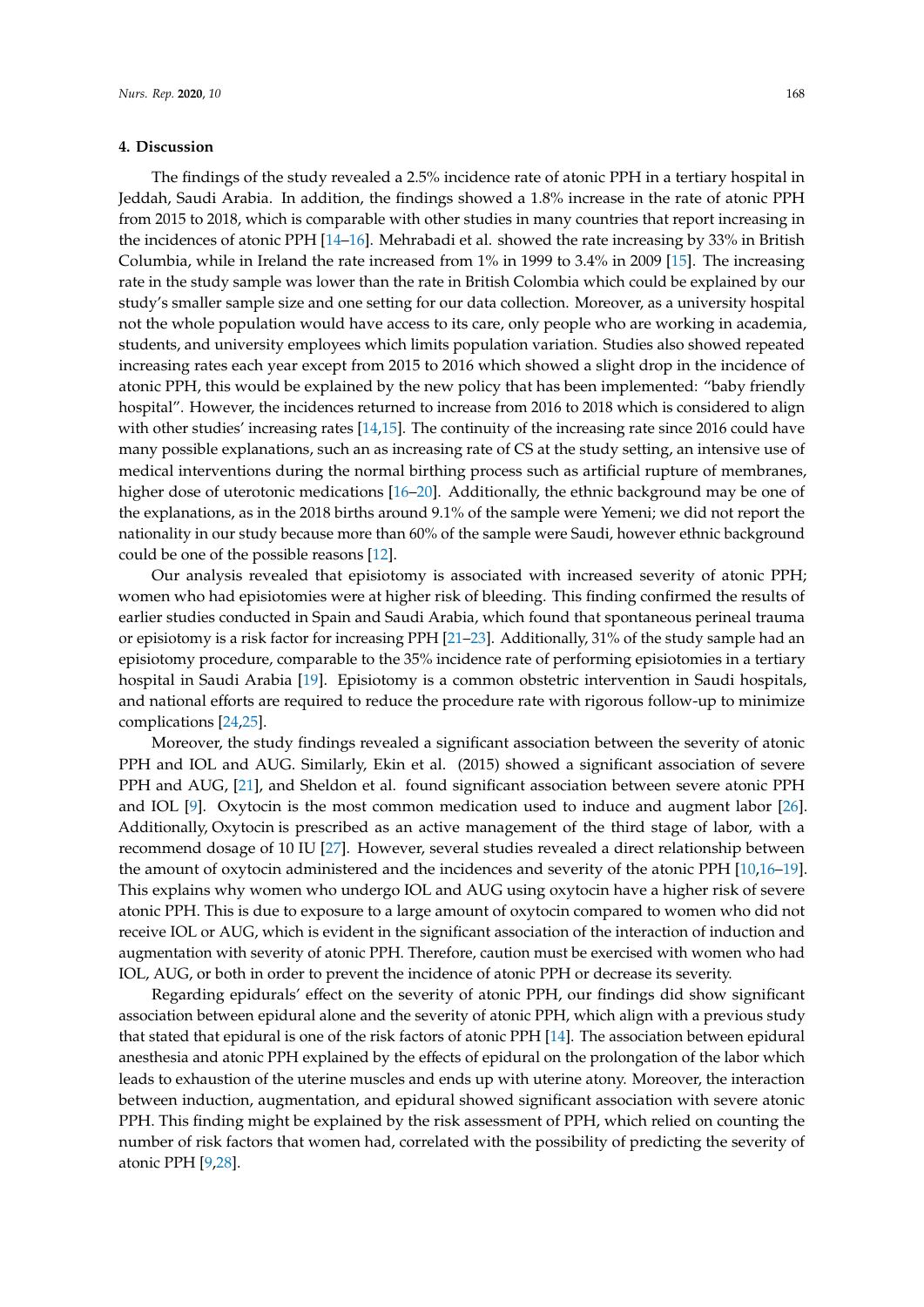Regarding parity and BMI, our study findings did not find significant association between the severity of atonic PPH and age and parity (number of pregnancies) in our sample; however, the majority of women who had atonic PPH were nulliparity (first pregnancy). In addition, the mean BMI was 29, which constitutes being overweight, according the international BMI index. These observations align with previous studies' findings [\[9](#page-6-7)[,16](#page-6-13)[,29](#page-7-9)[,30\]](#page-7-10).

Regarding hemoglobin level, even though our analysis did not determine significant association of low hemoglobin level with severity of atonic PPH, the average hemoglobin level in our sample was 9.5, considered an abnormally low level. This observation is comparable with previous studies that have suggested that women with anemia at the time of birth were more likely to experience significant blood loss [\[9](#page-6-7)[,29\]](#page-7-9).

Our study has several strengths as well as limitations, the important strength being answering the international call reflected in the SDG target 3.1, to reduce global MMR to less than 70 in 100,000 by 2030 and to reduce the baseline rate of 2010 to 70% by 2030, which could not happen without a detailed investigation of the leading cause of obstetric hemorrhage, PPH. Another strength is being the first study to investigate the incidences and risk factors of atonic PPH in Saudi Arabia that addresses the findings of MMR in Saudi Arabia based on the WHO report in 2017. To ensure access to every case of atonic PPH and minimize the risk of under-reporting cases, we used two methods to access atonic PPH cases charts by using ICD codes, and manually by reviewing the labor and delivery registry books for 4 years back. The limitation of our study is that of any retrospective chart review that relies on previous documentations that might be inaccurate, incomplete and shown variation of healthcare providers documentation. Data about history of previous placental complications, medical history of the patients (e.g., hypertension, Diabetes.) and pregnancy-related complications such as preeclampsia, eclampsia or gestational diabetes were not collected, which may have added more information regarding atonic PPH cases in Saudi Arabia and added more risk factors. Moreover, the documentation of the duration of second and third stage of labor was not clear in the patient file and no clear answer was taken from the nurses in the labor room, so we remove the labor duration variable which added another limitation to the study. In addition, using atonic PPH data from one setting in Saudi Arabia limits the generalization of our findings regarding atonic PPH incidences and risk factors to the Saudi population in which we need to uncover the trends of atonic PPH.

#### **5. Conclusions**

In conclusion, the incidence of atonic PPH in the total sample was 2.5%, with the rate increasing by 12% between 2017 and 2018 in a tertiary hospital in Saudi Arabia. Risk factors that increase the severity of atonic PPH are epidural, episiotomy, induction of labor, and induction supplemented with augmentation of labor. Women who had an episiotomy, induction of labor, or augmentation are predicted to have a larger amount of blood loss (>1000 mL) during vaginal delivery compared to patients who did not receive those procedures. The clinical implications of the study would be the reevaluation of the postpartum hemorrhage risk assessment tool and considering epidural, induction of labor, augmentation of labor, and episiotomy as factors that might increases the risk scores. This will help for the early detection of risky women for severe atonic PPH, which minimizes the adverse effects of the disease and facilitates the early management of it. Future studies are needed regarding the national trends of atonic PPH in Saudi Arabia, with a larger sample size in different settings across the country. This could be national study to ensure a good representation of the Saudi population.

**Funding:** This research received Funding from Deanship of Scientific Research (DSR) at King Abdulaziz University, Jeddah, Saudi Arabia: J:21-688-1440.

**Conflicts of Interest:** The author declares no conflict of interest.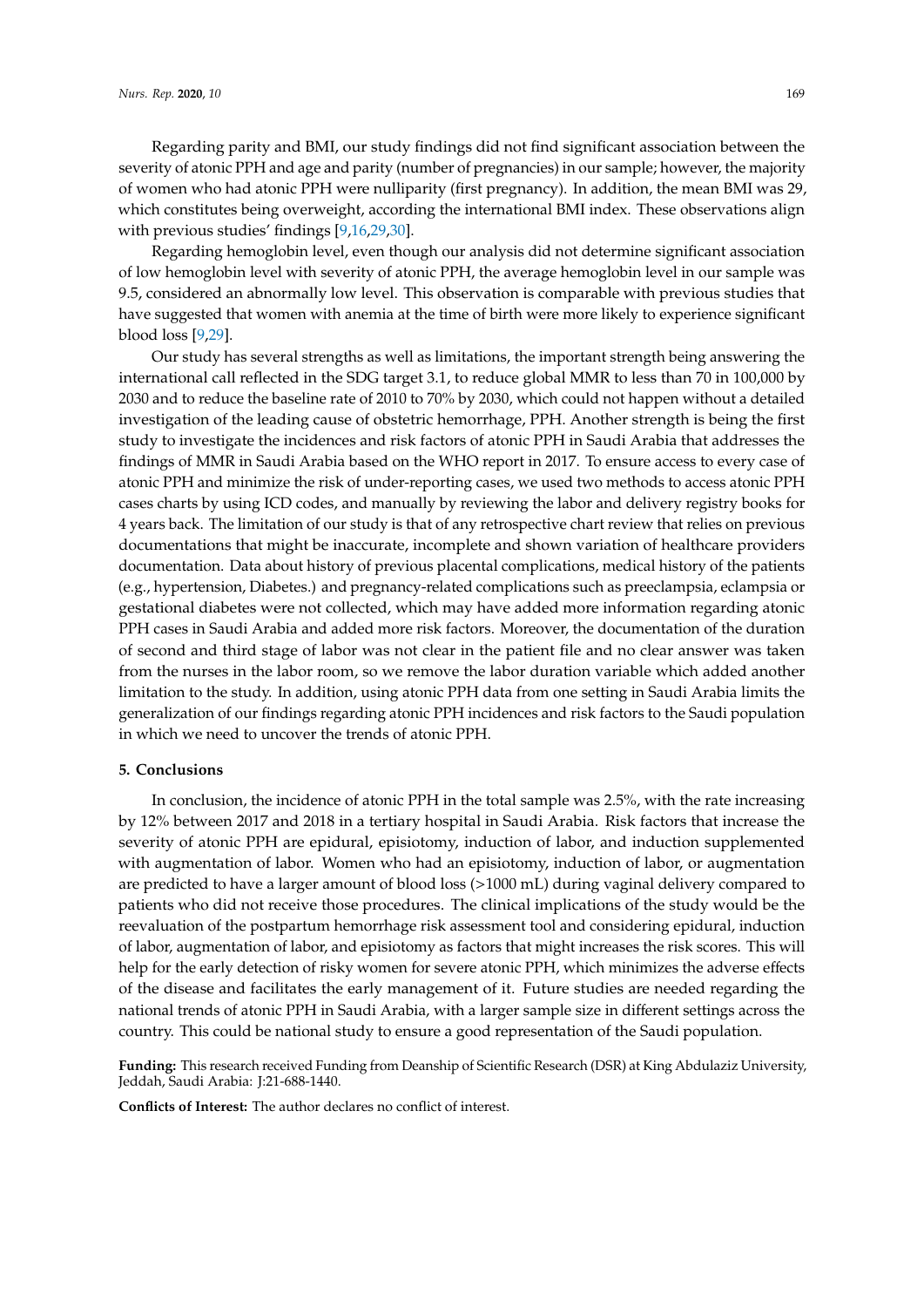# **References**

- <span id="page-6-0"></span>1. World Health Organization. Maternal mortality: Levels and Trends 2000 to 2017. Available online: https://www.who.int/publications/i/item/[9789241516488](https://www.who.int/publications/i/item/9789241516488) (accessed on 3 January 2020).
- <span id="page-6-1"></span>2. United Nations. Goal 3: Ensure Healthy Lives and Promote Well-Being for All at All Ages. Available online: https://www.un.org/[sustainabledevelopment](https://www.un.org/sustainabledevelopment/health/)/health/ (accessed on 5 January 2020).
- <span id="page-6-2"></span>3. Say, L.; Chou, D.; Gemmill, A.; Tunçalp, Ö.; Moller, A.-B.; Daniels, J.; Gülmezoglu, A.M.; Temmerman, M.; Alkema, L. Global causes of maternal death: A WHO systematic analysis. *Lancet Glob. Health* **2014**, *2*, e323–e333. [\[CrossRef\]](http://dx.doi.org/10.1016/S2214-109X(14)70227-X)
- <span id="page-6-3"></span>4. Mehrabadi, A.; Liu, S.; Bartholomew, S.; Hutcheon, J.A.; Kramer, M.S.; Liston, R.M.; Joseph, K. Temporal trends in postpartum hemorrhage and severe postpartum hemorrhage in Canada from 2003 to 2010. *J. Obstet. Gynaecol. Can.* **2014**, *36*, 21–33. [\[CrossRef\]](http://dx.doi.org/10.1016/S1701-2163(15)30680-0)
- 5. Van Stralen, G.; Van Roosmalen, J.; Bloemenkamp, K.W.; van Roosmalen, J.; Hukkelhoven, C.W. Increasing incidence of postpartum hemorrhage: The Dutch piece of the puzzle. *Acta Obstet. Gynecol. Scand.* **2016**, *95*, 1104–1110. [\[CrossRef\]](http://dx.doi.org/10.1111/aogs.12950) [\[PubMed\]](http://www.ncbi.nlm.nih.gov/pubmed/27460955)
- <span id="page-6-4"></span>6. Maswime, S.; Buchmann, E. A systematic review of maternal near miss and mortality due to postpartum hemorrhage. *Int. J. Gynecol. Obstet.* **2017**, *137*, 1–7. [\[CrossRef\]](http://dx.doi.org/10.1002/ijgo.12096) [\[PubMed\]](http://www.ncbi.nlm.nih.gov/pubmed/28099749)
- <span id="page-6-5"></span>7. Wormer, K.C.; Jamil, R.T.; Bryant, S.B. Acute Postpartum Hemorrhage. Available online: https://[www.](https://www.statpearls.com/articlelibrary/viewarticle/27638/) [statpearls.com](https://www.statpearls.com/articlelibrary/viewarticle/27638/)/articlelibrary/viewarticle/27638/ (accessed on 23 October 2019).
- <span id="page-6-6"></span>8. World Health Organization. WHO Recommendations for the Prevention and Treatment of Postpartum Haemorrhage. Available online: http://www.who.int/reproductivehealth/publications/[maternal\\_perinatal\\_](http://www.who.int/reproductivehealth/publications/maternal_perinatal_health/9789241548502/en/) health/[9789241548502](http://www.who.int/reproductivehealth/publications/maternal_perinatal_health/9789241548502/en/)/en/ (accessed on 23 October 2019).
- <span id="page-6-7"></span>9. Sheldon, W.R.; Blum, J.; Vogel, J.P.; Souza, J.P.; Gülmezoglu, A.M.; Winikoff, B.; On behalf of the WHO Multicountry Survey on Maternal and Newborn Health Research Network. Postpartum haemorrhage management, risks, and maternal outcomes: Findings from the World Health Organization multicountry survey on maternal and newborn health. *BJOG* **2014**, *121* (Suppl. 1), 5–13. [\[CrossRef\]](http://dx.doi.org/10.1111/1471-0528.12636) [\[PubMed\]](http://www.ncbi.nlm.nih.gov/pubmed/24641530)
- <span id="page-6-8"></span>10. Committee on Practice Bulletins-Obstetrics. Practice Bulletin No. 183: Postpartum Hemorrhage. *Obstet. Gynecol.* **2017**, *130*, e168–e186. [\[CrossRef\]](http://dx.doi.org/10.1097/AOG.0000000000002351) [\[PubMed\]](http://www.ncbi.nlm.nih.gov/pubmed/28937571)
- <span id="page-6-9"></span>11. Lisonkova, S.; Mehrabadi, A.; Allen, V.M.; Bujold, E.; Crane, J.M.; Gaudet, L.; Gratton, R.J.; Ladhani, N.N.N.; Olatunbosun, O.A.; Joseph, K.S. Atonic postpartum hemorrhage: Blood loss, risk factors, and third stage management. *J. Obstet. Gynaecol. Can.* **2016**, *38*, 1081–1090.e2. [\[CrossRef\]](http://dx.doi.org/10.1016/j.jogc.2016.06.014)
- <span id="page-6-10"></span>12. Ngwenya, S. Postpartum hemorrhage: Incidence, risk factors, and outcomes in a low-resource setting. *Int. J. Women's Health* **2016**, *8*, 647–650. [\[CrossRef\]](http://dx.doi.org/10.2147/IJWH.S119232)
- <span id="page-6-11"></span>13. Nyfløt, L.T.; Sandven, I.; Stray-Pedersen, B.; Pettersen, S.; Al-Zirqi, I.; Rosenberg, M.; Jacobsen, A.F.; Vangen, S. Risk factors for severe postpartum hemorrhage: A case-control study. *BMC Pregnancy Childbirth* **2017**, *17*, 17. [\[CrossRef\]](http://dx.doi.org/10.1186/s12884-016-1217-0)
- <span id="page-6-12"></span>14. Davey, M.A.; Flood, M.; Pollock, W.; Cullinane, F.; McDonald, S. Risk factors for severe postpartum haemorrhage: A population-based retrospective cohort study. *Aust. N. Z. J. Obstet. Gynaecol.* **2019**, *60*, 532–533. [\[CrossRef\]](http://dx.doi.org/10.1111/ajo.13099)
- <span id="page-6-14"></span>15. Knight, M.; Callaghan, W.M.; Berg, C.; Alexander, S.; Bouvier-Colle, M.-H.; Ford, J.B.; Joseph, K.S.; Lewis, G.; Liston, R.M.; Roberts, C.L.; et al. Trends in postpartum hemorrhage in high resource countries: A review and recommendations from the International Postpartum Hemorrhage Collaborative Group. *BMC Pregnancy Childbirth* **2009**, *9*, 55. [\[CrossRef\]](http://dx.doi.org/10.1186/1471-2393-9-55) [\[PubMed\]](http://www.ncbi.nlm.nih.gov/pubmed/19943928)
- <span id="page-6-13"></span>16. Hidalgo-Lopezosa, P.; Hidalgo-Maestre, M.; Rodríguez-Borrego, M.A. Labor stimulation with oxytocin: Effects on obstetrical and neonatal outcomes. *Rev. Atino-Am. Enferm.* **2016**, *24*, e2744. [\[CrossRef\]](http://dx.doi.org/10.1590/1518-8345.0765.2744) [\[PubMed\]](http://www.ncbi.nlm.nih.gov/pubmed/27463109)
- 17. Driessen, M.; Bouvier-Colle, M.-H.; Dupont, C.; Khoshnood, B.; Rudigoz, R.-C.; Deneux-Tharaux, C. Postpartum hemorrhage resulting from uterine atony after vaginal delivery: Factors associated with severity. *Obstet. Gynecol.* **2011**, *117*, 21–31. [\[CrossRef\]](http://dx.doi.org/10.1097/AOG.0b013e318202c845) [\[PubMed\]](http://www.ncbi.nlm.nih.gov/pubmed/21173641)
- 18. Frolova, A.I.; Raghuraman, N.; Woolfolk, C.L.; López, J.D.; Macones, G.A.; Cahill, A.G. 303: Effect of oxytocin maximum dose and duration of exposure on postpartum hemorrhage following vaginal delivery. *Am. J. Obstet. Gynecol.* **2019**, *220*, S213–S214. [\[CrossRef\]](http://dx.doi.org/10.1016/j.ajog.2018.11.324)